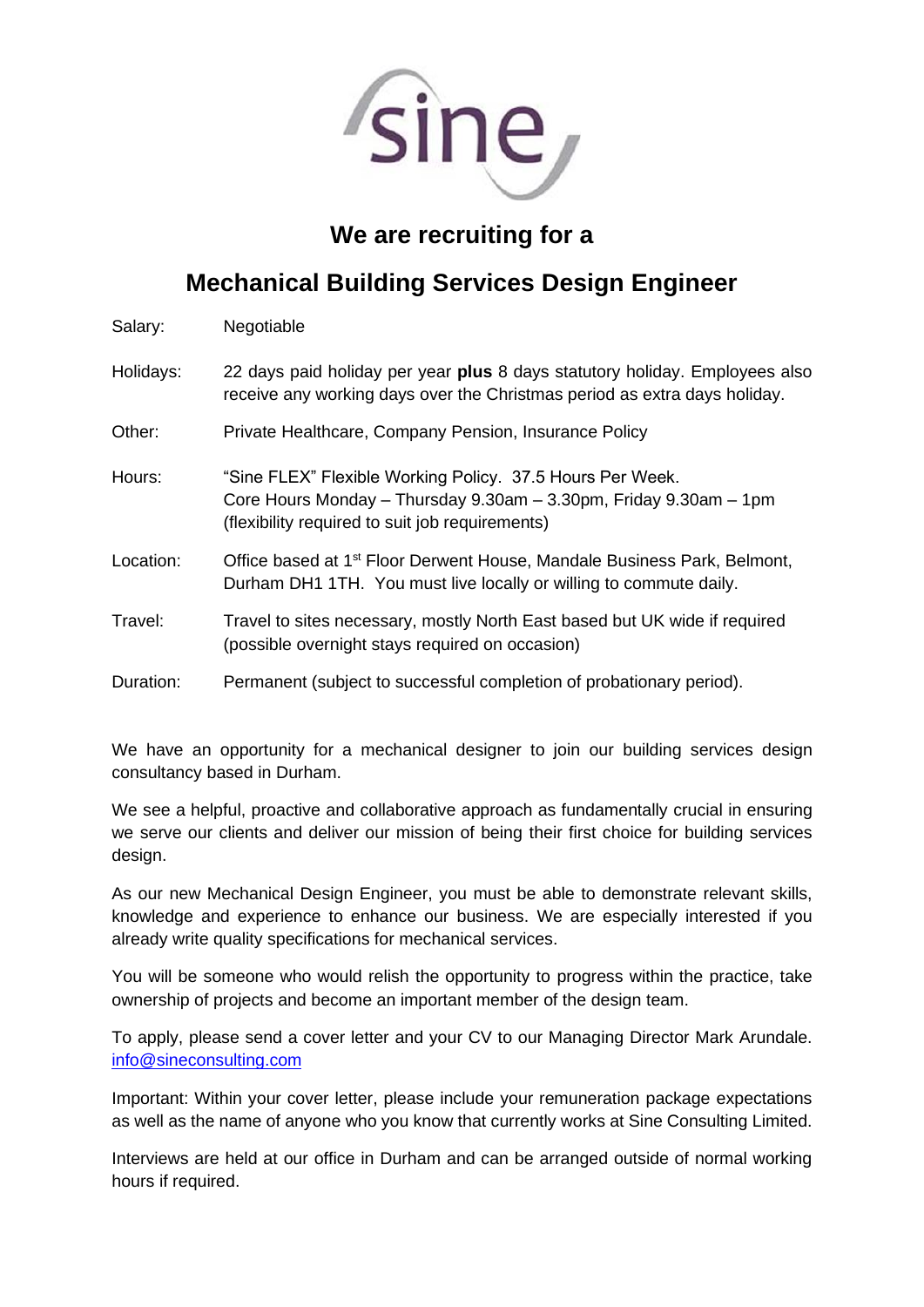

| <b>Job Guide:</b>       |                                                                                                                                                                 | Mechanical Building Services Design Engineer |
|-------------------------|-----------------------------------------------------------------------------------------------------------------------------------------------------------------|----------------------------------------------|
| <b>Purpose of Role:</b> | A member of the mechanical design team, you will carry out the<br>design of mechanical services for construction projects from contract<br>award to completion. |                                              |
| <b>Reports To:</b>      | <b>Mechanical Directors</b>                                                                                                                                     |                                              |
| <b>Responsible For:</b> | Internal:                                                                                                                                                       | <b>Apprentice Engineers</b>                  |

٦

| .<br>External: | Clients, customers, specialist designers |
|----------------|------------------------------------------|
|                | .                                        |

| <b>Key Responsibilities</b>                          | <b>Key Tasks/Activities</b>                                                                                                                                                                                                                                                                                                                                                                                                                                                                                                                                                                                                                                                                                                          |
|------------------------------------------------------|--------------------------------------------------------------------------------------------------------------------------------------------------------------------------------------------------------------------------------------------------------------------------------------------------------------------------------------------------------------------------------------------------------------------------------------------------------------------------------------------------------------------------------------------------------------------------------------------------------------------------------------------------------------------------------------------------------------------------------------|
|                                                      |                                                                                                                                                                                                                                                                                                                                                                                                                                                                                                                                                                                                                                                                                                                                      |
| <b>Mechanical Services Design</b>                    | Carry out mechanical services drawings using<br>industry standard drafting software (AutoCAD, Revit)<br>Carry out mechanical calculations using industry<br>standard software (Hevacomp, EDSL, Tas)<br>Produce mechanical services specifications and<br>reports.<br>Co-ordinate designs with other services and<br>construction elements<br>Liaise with specialist designers where required<br>Carry out mechanical load assessments and<br>undertake utility enquiries<br>Visit sites and undertake site surveys<br>Attend meetings and carrying out agreed actions<br>Manage queries quickly and professionally<br>Keep self/others customer focused in delivery &<br>performance<br>Keep up-to-date with innovative technologies |
|                                                      |                                                                                                                                                                                                                                                                                                                                                                                                                                                                                                                                                                                                                                                                                                                                      |
| Team                                                 | Work as part of project teams to ensure best<br>performance from yourself and other team members<br>Develop and train team members                                                                                                                                                                                                                                                                                                                                                                                                                                                                                                                                                                                                   |
| Administration                                       | Ensure correspondence is handled and saved<br>correctly<br>Ongoing progress analysis on live contracts                                                                                                                                                                                                                                                                                                                                                                                                                                                                                                                                                                                                                               |
| <b>Customer and Supplier</b><br>Relationships        | Build and enhance client and customer relationships<br>$\bullet$<br>Enhance company image and reputation                                                                                                                                                                                                                                                                                                                                                                                                                                                                                                                                                                                                                             |
| Health, Safety and<br><b>Environmental Standards</b> | Ensure all health, safety and environmental<br>standards are adhered to.<br>Wear PPE on site to suit H&S requirements.                                                                                                                                                                                                                                                                                                                                                                                                                                                                                                                                                                                                               |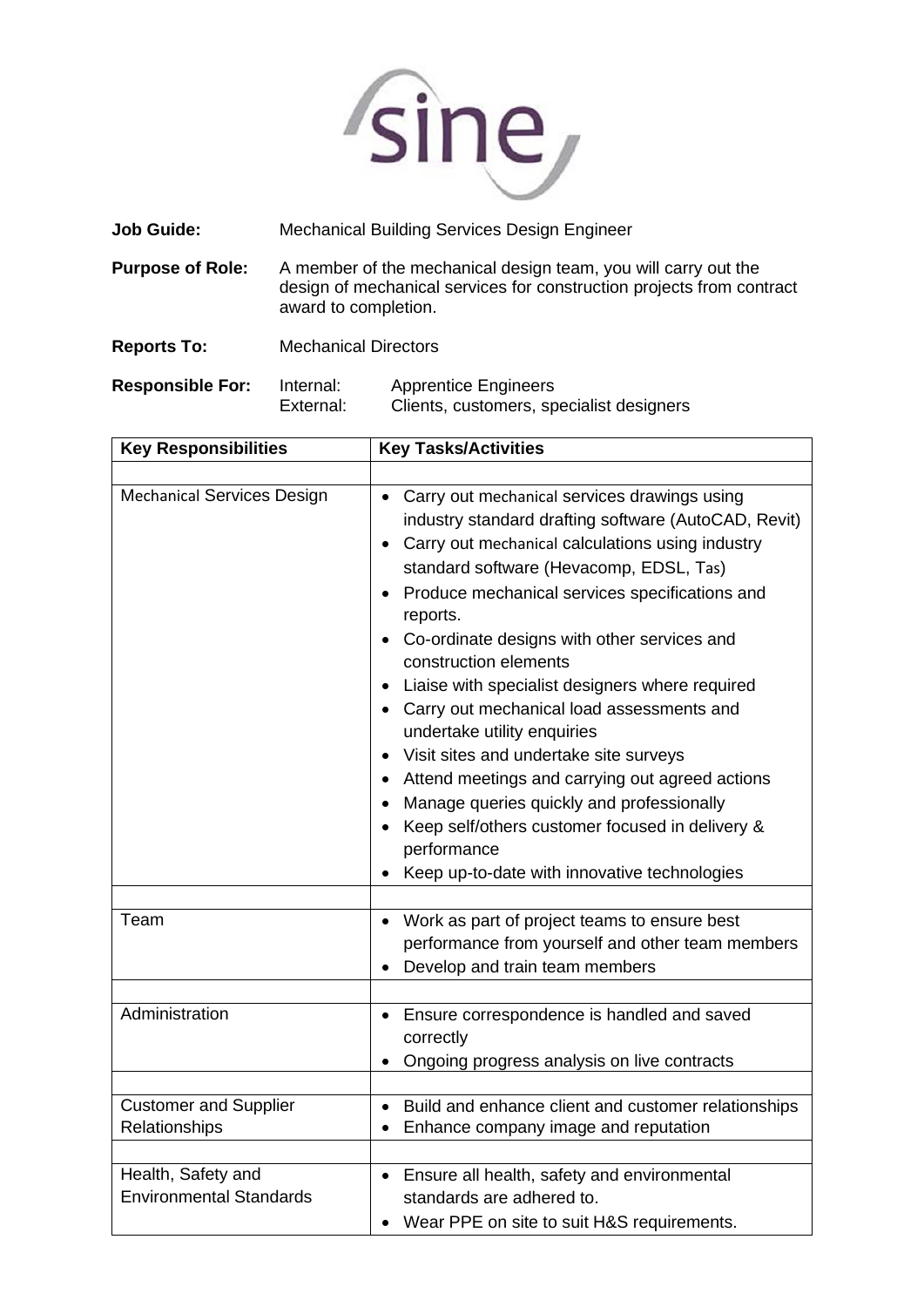| General | • Foster a culture of improving procedures and<br>processes to increase productivity and improve<br>performance.                                       |
|---------|--------------------------------------------------------------------------------------------------------------------------------------------------------|
|         | Lead by example in delivering the company's<br>$\bullet$<br>mission to be viewed by our clients as their first<br>choice for building services design. |
|         | • Understand the company ethos and ensure this is<br>reflected in all activities on a day to day basis.                                                |

### **Behaviours:**

The Mechanical Building Services Design Engineer is expected to demonstrate the following behaviours:

| Communication:            | Is passionate about the company and its mission<br>Proactively communicates useful information to others<br>Adapts communication style to match others' needs<br>Encourages others to share their views, thoughts and feelings |
|---------------------------|--------------------------------------------------------------------------------------------------------------------------------------------------------------------------------------------------------------------------------|
| <b>Customer Service:</b>  | Builds relationships with customers, gaining their trust<br>Works hard to anticipate, identify and meet customer needs<br>Encourages others to find ways to please customers                                                   |
| Delivery Results:         | Keeps the team focused on clear priorities<br>Shows energy and determination in driving projects along<br>Acts decisively when faced with urgent issues                                                                        |
| Resilience:               | Adapts positively to change<br>Appears happy and enthusiastic about their work<br>Takes responsibility for and learns from mistakes                                                                                            |
| Innovation:               | Introduces new ideas and approaches that improve work<br>performance<br>Keeps own skills and knowledge updated                                                                                                                 |
| Motivation & Development: | Motivates others according to their own needs/wants<br>Demonstrates commitment to the development of other<br>employees                                                                                                        |
| Planning/Organising:      | Allocates tasks to best use of available resources<br>Approaches work in an orderly and systematic way<br>Contributes technical knowledge to problem solving                                                                   |
| Quality:                  | Checks own work and corrects prior to senior review<br>Ensures all work is checked prior to issue<br>Gives full attention to company procedures and legal<br>requirements.                                                     |